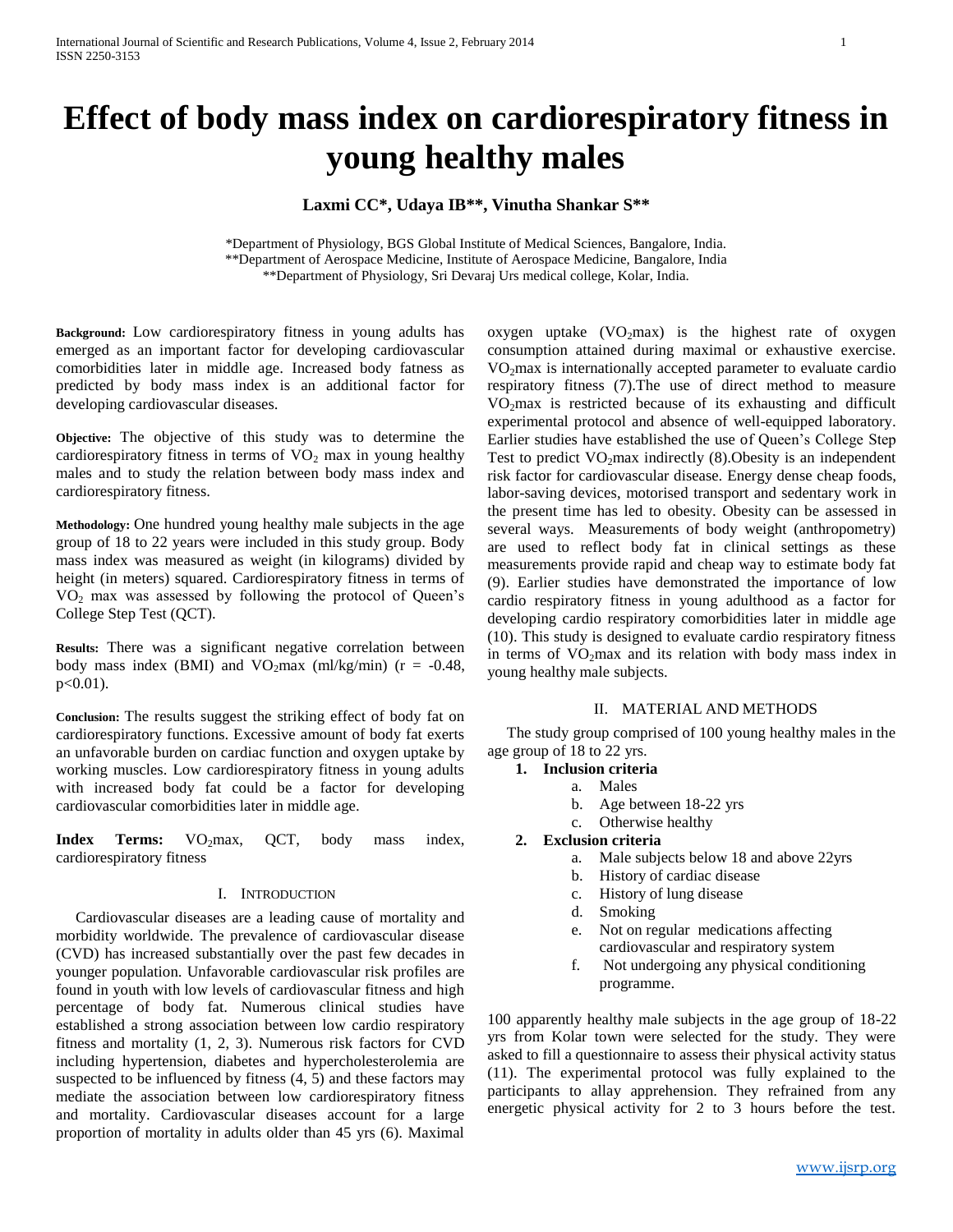International Journal of Scientific and Research Publications, Volume 4, Issue 2, February 2014 2 ISSN 2250-3153

Informed consent was taken from all the subjects. The study was approved by institutional Ethical Committee.

#### **Experimental Design**

Data was collected by calculating body mass index and assessing VO<sub>2</sub>max indirectly by Queen's college Step test. Weight was measured using calibrated weighing machine in light clothing and bare feet and height was measured using measuring scale in centimeters which was fixed to the wall. Body mass index was calculated using Quetlet's index: BMI=Weight  $(kg)$  / height  $(m<sup>2</sup>)$ .

### **Queen's College Step Test**

Step test was performed using a stool of 16.25 inches (41.30cms) height. Stepping was done for a total duration of 3 minutes at the rate of 24 cycles per minute which was set by a metronome. After completion of the exercise the subjects were asked to remain standing comfortably and the carotid pulse rate was measured from the 5<sup>th</sup> to 20<sup>th</sup> second of recovery period. This 15 second pulse rate was converted into beats per minute and the following equation was used to predict  $VO<sub>2</sub>max$ .

VO<sub>2</sub>max (ml/kg/min) = 111.33 - (0.42 x pulse rate in beats per min)

All experiments were performed at room temperature.

#### **Statistical Analysis**

The results were expressed as mean  $\pm$  standard deviation (SD). A p value of < 0.05 was considered statistically significant. Statistical Analysis was done by using Statistical package of social & sciences. Pearson correlation was used to correlate BMI and  $VO_2$ max (ml/kg/min).

#### III. RESULTS

100 young healthy males in the age group of 18-22 years(19.38  $\pm$ 1.49yrs) were subjected to Queen's College Step Test. Cardio respiratory Fitness in terms of  $VO<sub>2</sub>$  max was evaluated and then the effect of Body mass index  $(22.04 \pm 3.96 \text{ kg/m}^2)$  on cardio respiratory Fitness was studied. There was a significant negative correlation between BMI and VO<sub>2</sub>max (ml/kg/min), (r=-0.48, p<0.01) (table 1). There was a significant positive correlation between BMI and QCT pulse rate (bpm),  $(r=0.63, p<0.01)$  (table 2).

**Table 1. Correlation between BMI and VO2max**

| <b>Variable</b> |  | VO <sub>2</sub> max |
|-----------------|--|---------------------|
| BMI             |  | $-0.48$             |
|                 |  | < 0.01              |

# **Figure 1. Scatter diagram showing the relationship between BMI and VO2max**



**Table 2. Correlation between BMI and QCT pulse rate**

|     | <b>Variable</b> | <b>QCT</b> Pulse rate |
|-----|-----------------|-----------------------|
| BMI |                 | 0.63                  |
|     |                 | ~< 0.01               |

**Figure 2. Scatter diagram showing the relationship between BMI and QCT pulse rate**



#### IV. DISCUSSION

 VO2max is a measure of the functional limit of cardio respiratory system and single most valid index of maximal exercise capacity. The absolute value of  $VO<sub>2</sub>max$  is one of the indices of an individual's cardiorespiratory fitness to transport oxygen to working muscles. Earlier studies have used  $VO<sub>2</sub>$ max values in ml/kg/min to assess the level of cardio respiratory fitness.

Chatterjee et alin 2005 used Queens College step test in their study to assess cardiorespiratory fitness in obese and non-obese boys aged 10-16 yrs and it was found that  $VO_2$  max per kg of body weight was relatively less in obese subjects indicating reduced aerobic capacity.They concluded that during exhaustive exercise, the excessive hyperactive body musculature fails to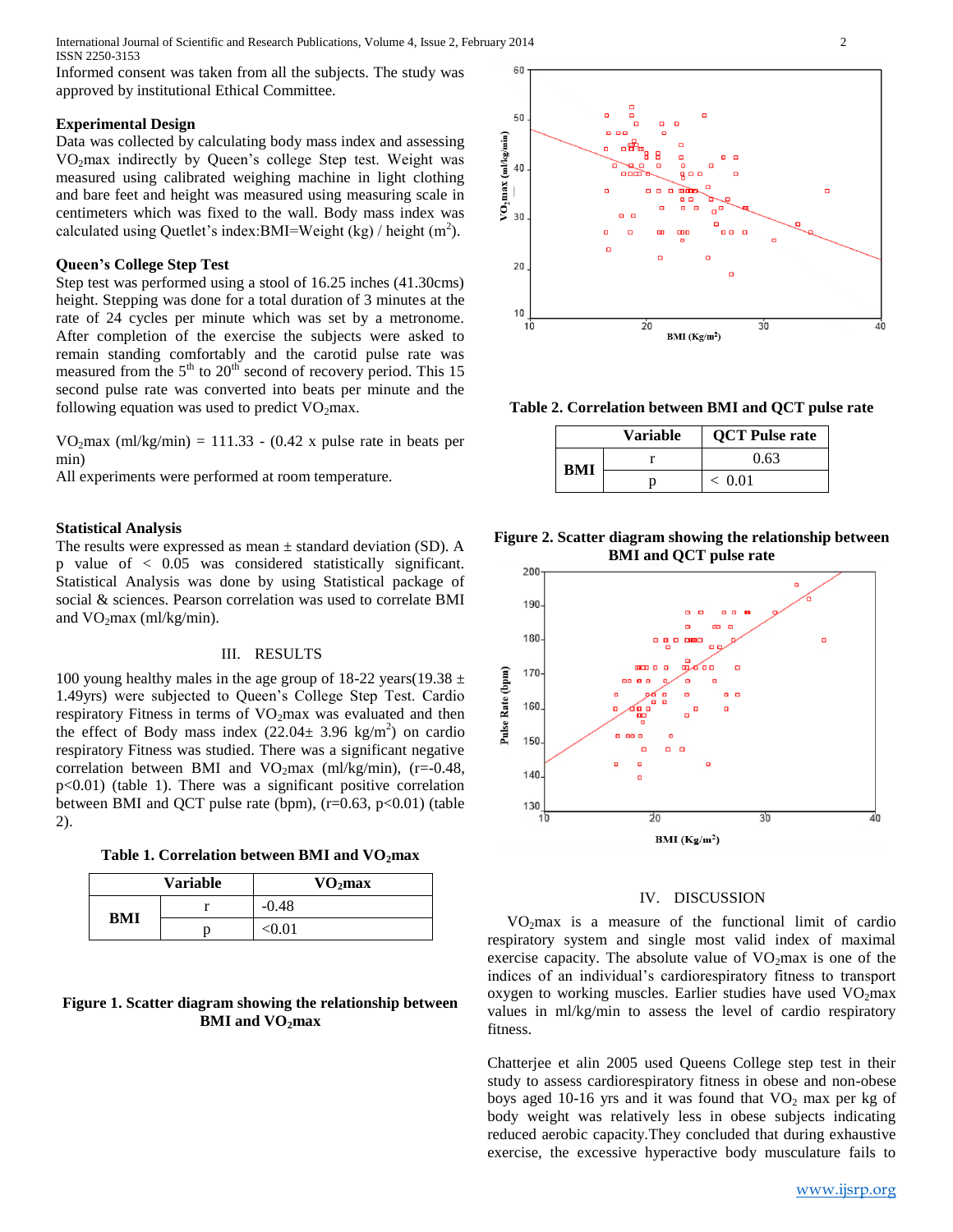uptake sufficient amount of oxygen due to deposition of proportionately high amount of fat mass (12). It was found that during of weight reduction program in obese, their  $VO<sub>2</sub>max$ (ml/kg/min) increased due to withdrawal of fat induced inhibitory action toward oxygen utilization by body musculature (13). In obese individuals there is increase in type II muscle fibers and decrease in type I muscle fibers which may have important effect on reduced oxygen uptake.Bandyopadhyay A studied cardiorespiratory fitness in obese girls and found that  $VO<sub>2</sub>max$  was less in obese girls. This was probably due to hindering effects imposed due to excess deposition of fat (14). P Setty et al 2012 in their study used treadmill exercise test in adults and found that there was negative correlation between obesity and cardiorespiratory fitness (15). Similar results were observed by Welch et al (16), Ozcelick et al (17) & Rowland et al (18).

Norman et al in2005 studied influence of excess adiposity on exercise fitness and performance in overweight children and adolescents by cycle ergometry fitness test and found that overweight and non-over weight adolescents had similar absolute cardiorespiratory fitness but the functional impairment was significantly associated with increased energy demands needed to move their excess bodyweight (19). Several previous studies have found no significant differences in  $VO<sub>2</sub>$  max between obese and non-obese. Patkar and Joshi in 2011 compared CRF between obese and non-obese subjects and concluded that cardiorespiratory efficiency was not affected in obese group as compared to normal weight group, however ability to do exhausting work was less in obese (20).

In this study we found a significant negative correlation between BMI and VO<sub>2</sub>max (ml/kg/min) (r= -0.48, p<0.01). This indicates the striking effects of increasing BMI on Cardio respiratory fitness. This is in line with the findings of the earlier studies (12- 15).

Chatterjee et al reported significantly higher value of peak heart rate during QCT in obese group which indicates greater cardiac load among them. Overweight individuals have increased sympathetic nerve firing rate than normal subjects. Obesity results in a state of chronic volume overload because heart is required to pump blood through large and relatively low resistance depot of adipose tissue. Increased preload and stroke volume is associated with hypertension. Overweight and hypertension leads to thickening of ventricular wall and larger heart volume and thus greater likelihood of cardiac failure.

In this study we found a significant positive correlation between BMI and QCT pulse rate during Queen's college step test (r=.63) & p<0.01).

#### V. CONCLUSION

 In this study, there was a significant negative correlation between BMI and  $VO<sub>2</sub>max$  (ml/kg/min) which suggests possible effect body fat on cardiorespiratory functions. It also demonstrates the importance of low cardiorespiratory fitness in young adults with increased body fat which could be a factor for developing cardiovascular comorbidities later in middle age. BMI can be used in clinical settings to estimate body fat as it is a rapid and inexpensive method. Queen's College Step Test is a valid method for the estimation of  $VO<sub>2</sub>$  max in young males.

Additional study including detailed measurement of cardiac function is needed to clarify whether cardiac impairment (or initial stages of impairment) exists. Given the current obesity trend and observations of a decline in daily energy expenditure among the people, improving cardiorespiratory fitness in young men by engaging in physical activities is important.

#### **REFERENCES**

- 1. Lee CD, Blair SN. Cardiorespiratory fitness and smoking related and total cancer mortality in men. Med Sci Sports Exerc 2002;34:735-739.
- 2. Lee CD, Blair SN. Cardiorespiratory fitness and stroke mortality in men. Med Sci Sports Exerc 2002;34:592-595.
- 3. Wei M, Kampert JB, Barlow C, Gibbons LW, Nichaman MZ, Blair SN, et al. Relationship between low cardiorespiratory fitness and mortality in normal weight, overweight, and obese men. JAMA 1999;282:1547-1553.
- 4. Meigs JB, Wilson PW, Cupples LA, Nathan DM, Singer DE, Agostino RB. Risk variable clustering in insulin resistance syndrome. The Framingham Offspring Study. Diabetes 1997;46:1594-1600.
- 5. Kraus WE, Houmard JA, Duscha BD. Effects of the amount and intensity of exercise on lipoproteins. N Engl J Med 2002;347:1483-1492.
- 6. Arias E, Smith BL. Deaths: Preliminary data for 2001. Hyattsville: National Center for Health Statistics; 2003.
- 7. Chatterjee S, Chatterjee P, Bandyopadhyay A. Validity of Queen's College Step Test for estimation of maximal oxygen uptake in female students. Indian J Med Res 2005;121:32 -35.
- 8. Chatterjee S, Chatterjee P, Bandyopadhay A. Validity of Queen's College Step Test for use with young men. Br J Sports Med 2004;38:289-291.
- 9. Thang SH, Naveed S, Mike L. Assessment of obesity and its clinical implications. BMJ 2006; 333:695-698.
- 10. Mercedes R, Carnethon, Samuel S, Gidding, Rodrigo N, Stephen S. Cardiorespiratory fitness in young adulthood and the development of cardiovascular disease risk factors. JAMA 2003;290:3092-3100.
- 11. Stofan JR, Dipietro L, Davis D, Kohl HW, Blair SN. Physical activity patterns associated with cardiorespiratory fitness and reduced mortality: the Aerobics center longitudinal study. Am J Public Health 1998;88(12):1807- 1813.
- 12. Chatterjee S, Chatterjee P, Bandyopadhyay A. Cardiorespiratory fitness of obese boys. Indian J Physiol Pharmacol 2005;49:353-357.
- 13. Bandyopadhyay A, Chatterjee S. Body composition, morphological characteristics and their relationship with cardiorespiratory fitness. Ergonomis SA 2003; 1: 19–27.
- 14. A Bandyopadhyay Cardiorespiratory fitness in obese girls. Indian J Physiol Pharmacol 2012;56(4):393-395.
- 15. Setty P, Padmanabha B, Doddamani B. Correlation between obesity and cardio respiratory fitness. Int J Med Sci Public Health 2013; 2(2): 300-304.
- 16. Welsh BE, Rieneau RP, Crisp CE, Isenstein RS. Relationship of maximal oxygen consumption to various components of body composition. J Appl Physiol 1958;12:395-398.
- 17. Ozcelick O, Aslan M, Ayar A, Kelestimur. Effects of body mass index on maximal work production capacity and aerobic fitness during incremental exercise. Physiol Res 2004; 53:165-170.
- 18. Rowland TW. Effects of obesity on aerobic fitness in adolescent females. Archives of Pediatrics & Adolescent Medicine 1991;145(7).
- 19. Norman AC, Drinkard B, Jennifer R, Ghorbani BS, Lisa BY, Jack A. Influence of excess adiposity on exercise fitness and performance in overweight children and adolescents. Pediatrics 2005;115(6):600-696.
- 20. Patkar KU, Joshi AS. Comparison of VO<sub>2</sub>max in obese and non-obese young Indian population. Indian J Physiol Pharmacol. 2011;55(2):188-192.

# AUTHORS

**First Author** – Dr Laxmi CC, MD, Assistant Professor, Department of Physiology, BGS Global Institute of Medical Sciences, Bangalore-560060, India. Email addresslaxmicariappa@gmail.com

**Second Author** – Dr Udaya IB, (MD) Post graduate resident, Institute of Aerospace Medicine, Bangalore, India. Email address- udayaib@gmail.com